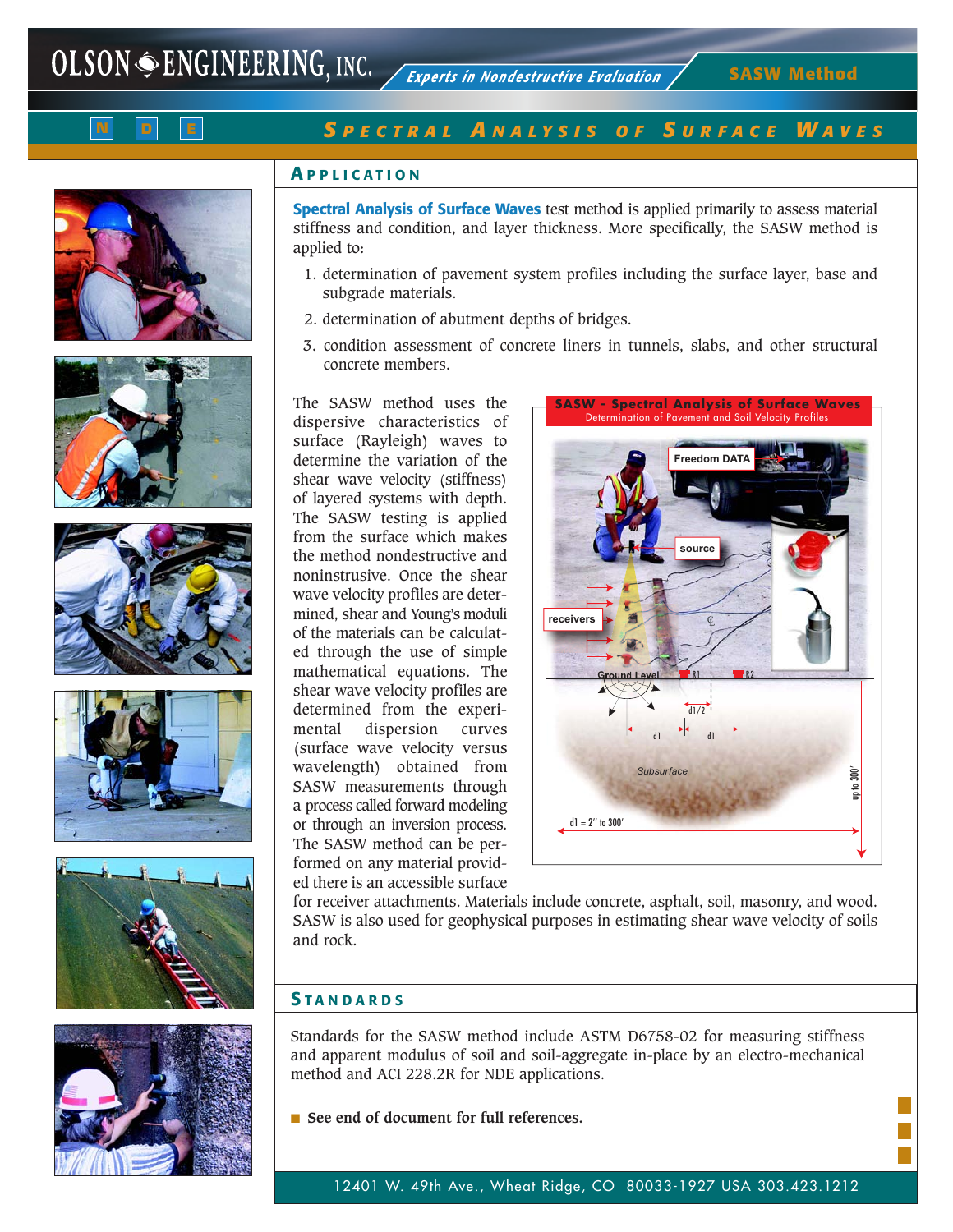*SASW* **N D <sup>E</sup>** *SPECTRAL ANA LY S I S O F SURFACE WAVES*

# **F IELD I NVESTIGATION**

### **ACCESS**

The SASW method requires an accessible surface for receiver attachments. The extent of the accessible surface limits the investigation depth. As a rule of thumb, if one is interested in material properties to a depth D, then the accessible surface should extend in the line of receivers direction to a distance equal to 1.5D, preferably 2D. The diagram on the front page shows the general field arrangement used in SASW testing. Receiver spacings ranging from 0.5 ft to +300 ft have been used in the field to investigate depths from 2 inches up to +300 ft.



# **COLLECTION OF DATA**

In SASW tests, two receivers are placed on the surface, and a hammer is used to generate the acoustic energy. Other sources used in SASW measurements include solenoid-operated impactors and V-meters (high frequency sources). Short receiver spacings (typically accelerometers) are used to sample the shallow layers while long receiver spacings (typically velocity transducers) are used in sampling the deep materials. The source and receiver signals are recorded by an Olson Instruments Freedom Data PC Spectral Analysis of Surface Waves System for Concrete and Masonry (SASW-1S) and stored for further analysis. Two profiles, a forward profile and a reverse profile, are typically obtained in SASW

measurements where the accessible surface is struck by a hammer on two opposite sides of the receivers. A signal analyzer is used to collect and transform the receiver outputs to the frequency domain. Two functions in the frequency domain (spectra) are of great importance in SASW tests:

- (1) the cross power spectrum between the two receivers (used in the preparation of the experimental dispersion curve) and,
- (2) the coherence function (used to ensure that high signal-to-noise ratio data is being collected).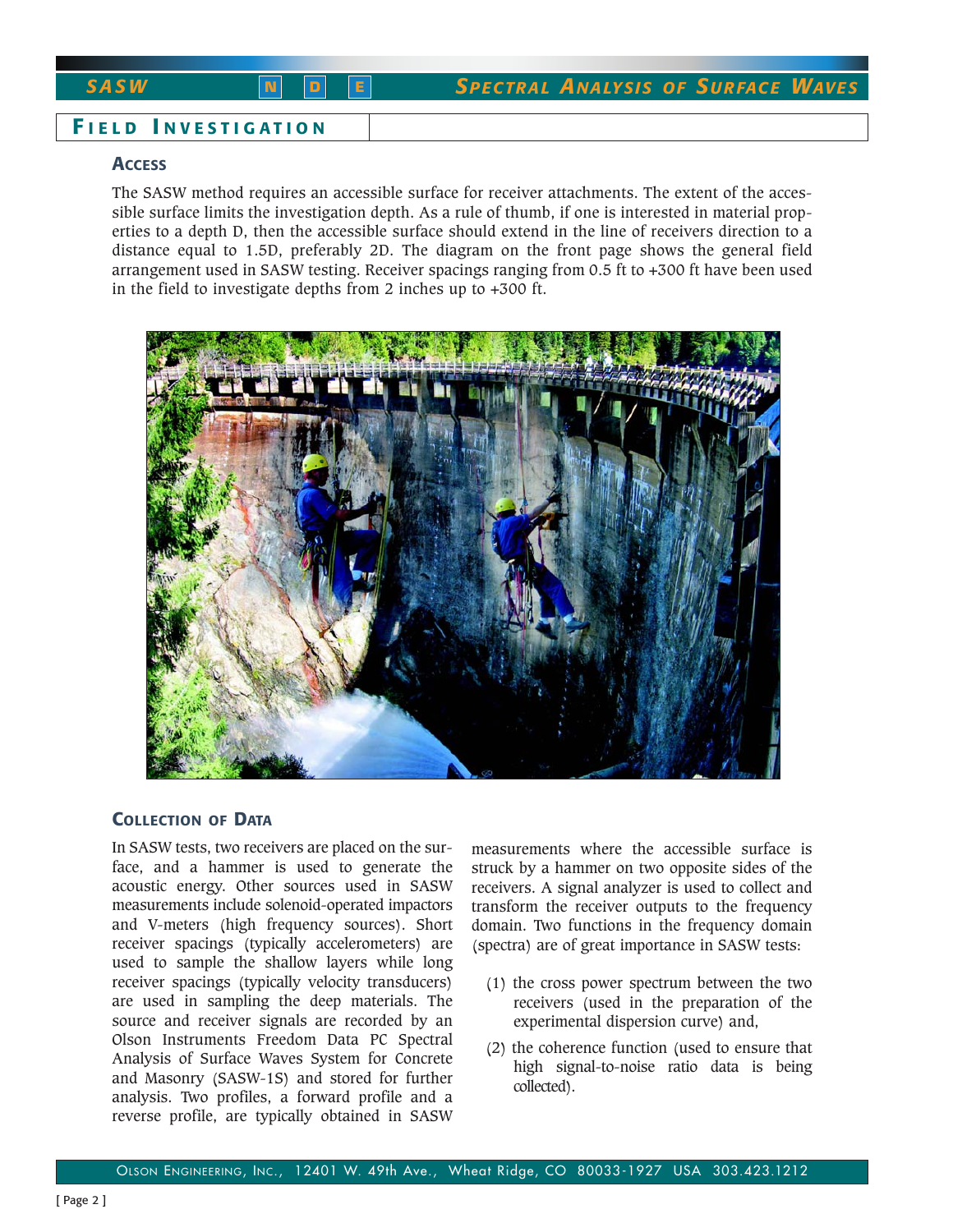# **D ATA R EDUCTION**

# **P ROCESSING T ECHNIQUES**

Exponential windowing can help in the interpretation of the SASW results as unwanted reflections from nearby boundaries are reduced due to the windowing process. Averaging of SASW data from the forward and reverse profiles can also help in the interpretation of data.

The plot at right shows a phase plot and coherence plot that have been masked for data collected on a concrete drilled shaft. The masked out areas are unwanted boundary reflections from the cylindrical shape of the drilled shaft.



#### **I NTERPRETATION OF DATA**

The phase shift of the cross power spectrum between the two receivers is used to determine the experimental dispersion curve as follows:

- 1. t  $(f) = \Phi XY (f) / 360^{\circ} * f$
- 2.  $V_R(f) = D / t (f)$
- 3.  $\lambda_R$  (f) = V<sub>R</sub> (f) / f

where t  $(f)$  = time delay between receivers as a function of frequency, f;  $\Phi XY$  (f) = phase shift of the cross power spectrum in degrees;  $V_R$  (f) = surface wave velocity;  $D =$  distance between receivers; and,  $\lambda_R$  (f) = wavelength.

The experimental dispersion curve can be used to determine the thickness and the stiffness of the top uniform layer such as the asphalt concrete layer in a pavement system. The thicknesses and stiffnesses of the underlying layers are determined from the experimental dispersion curve through the forward modeling or inversion process. Even if the forward modeling process is not performed, a comparison between experimental dispersion curves of different sites gives relatively valuable information about the existing conditions but not absolute values of the stiffnesses or thicknesses.

| <b>EFFECTIVENESS</b> |  |
|----------------------|--|
|                      |  |

SASW measurements require one surface to be accessible for testing. The depth that can be tested by SASW measurements is sometimes controlled by the accessible surface lateral extent. A thin layer of slow velocity material lying between two thick high velocity layers cannot be identified, particularly if this layer is deep.

SASW measurements are accurate to within 5% for the determination of the thickness and stiffness of the top layer in a pavement system or of the concrete liner of a tunnel.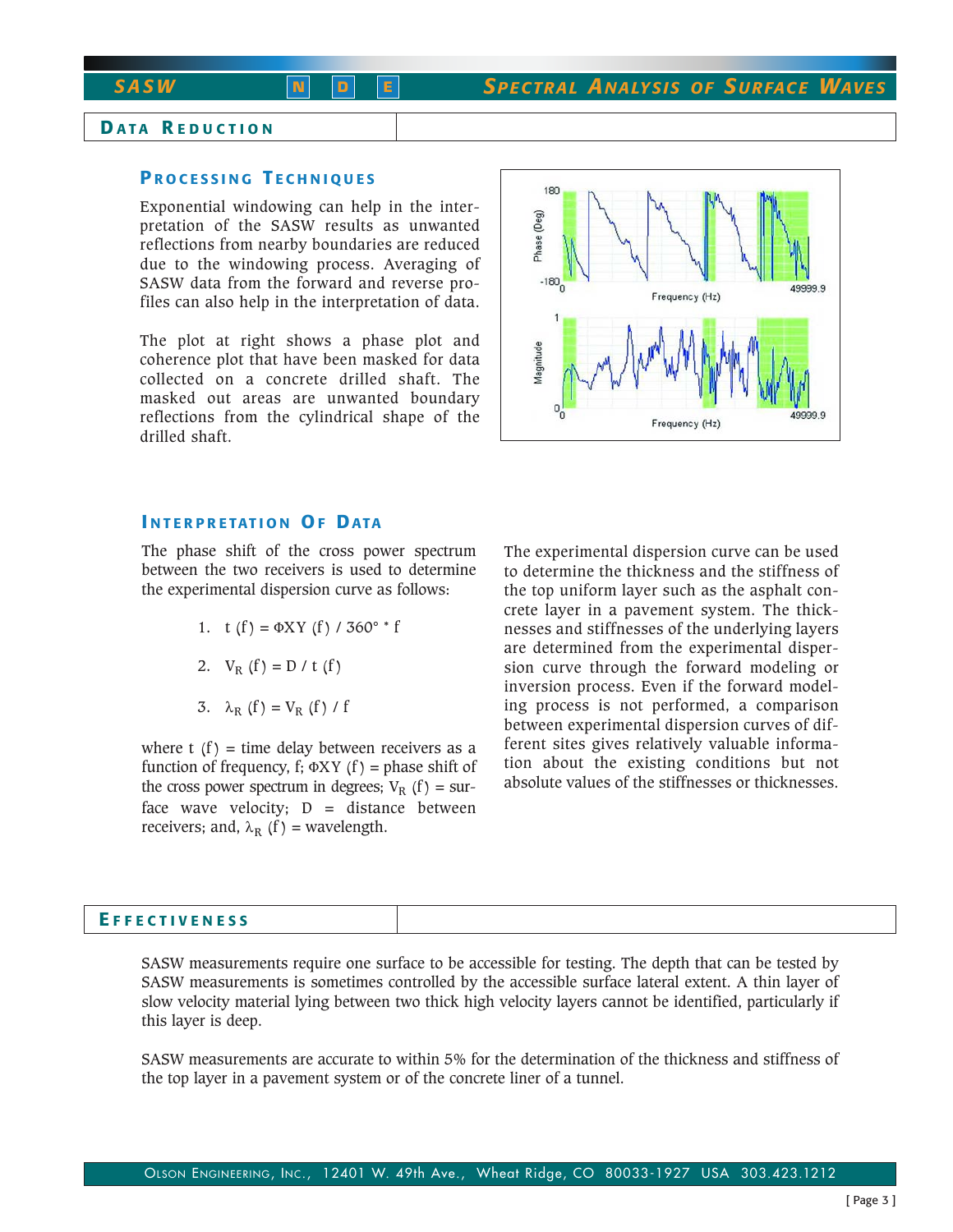

# **STRUCTURAL — S LAB ON G RADE**

Example results from SASW tests to determine the thickness and stiffness of the surface layer (slab) and the base material (subgrade) for a slab-on-grade are shown in the figures below. Degraded concrete can also be identified near the surface of the slab. This damage may be typical of freeze-thaw or fire damage.





The figure at left shows dispersion curves determined from SASW measurements on asphalt pavement. The shift of the surface wave velocity (or modulus) curves is due to changes in temperature. The SASW measurements also determined the thickness of the surface layer.